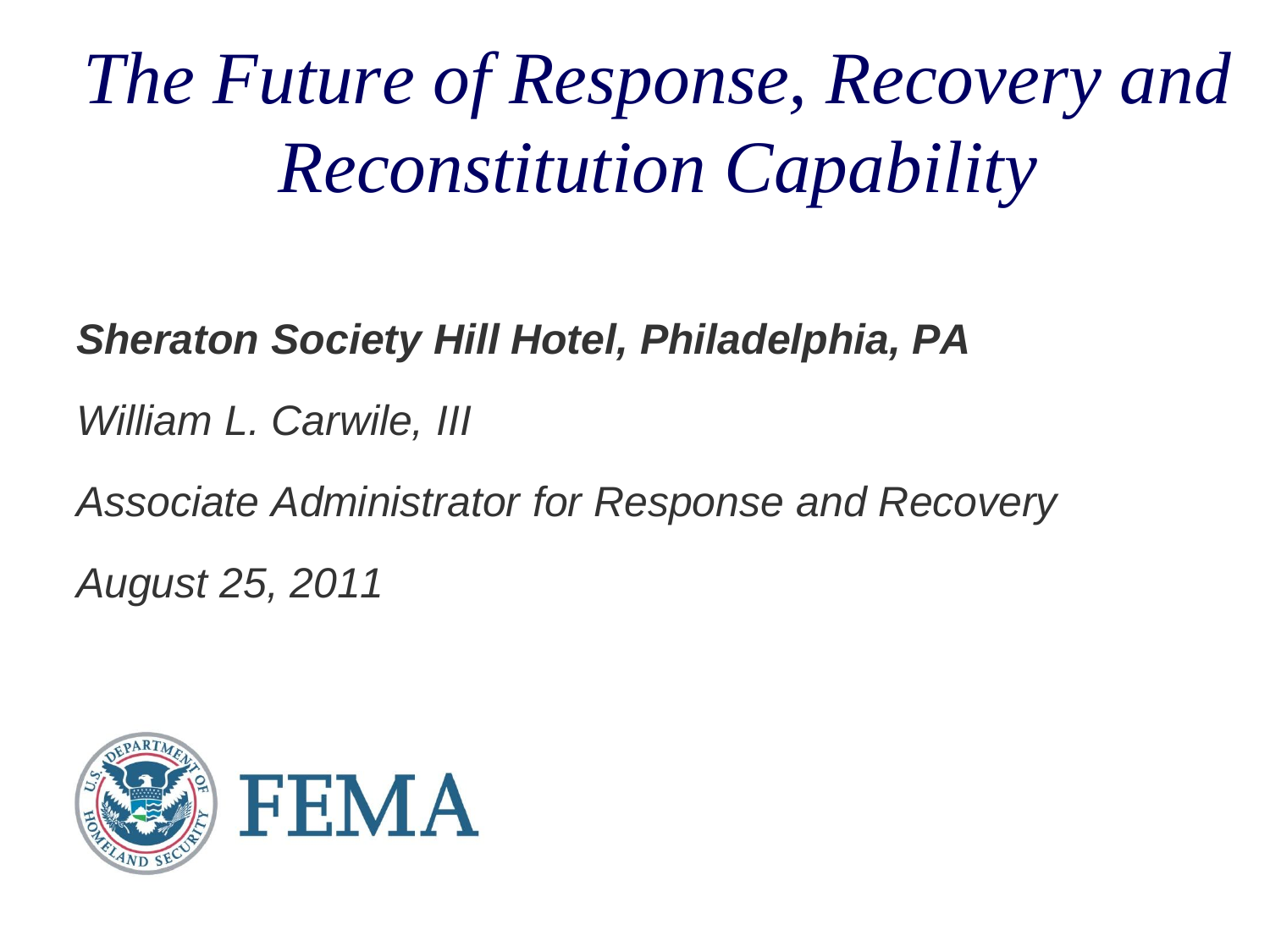# Presentation Overview

#### *Federal Authorities*

- *Stafford Act of 1988 (42 USC 5121-5206)*
- Post Katrina Reform Emergency Management Act (PKREMA) of 2006 *(P.L.109–295—OCT. 4, 2006)*
- *National Response Framework (NRF)*

#### *FEMA Operations*

 *National Response Coordination Center (NRCC), Regional Response Coordination Centers (RRCC), and Joint Field Offices (JFOs)* 

#### *Whole Community*

*Whole Community Principles, Maximum of Maximums, and Core Capabilities*

#### *Building state and local capacity*

*Supporting state and local governments* 

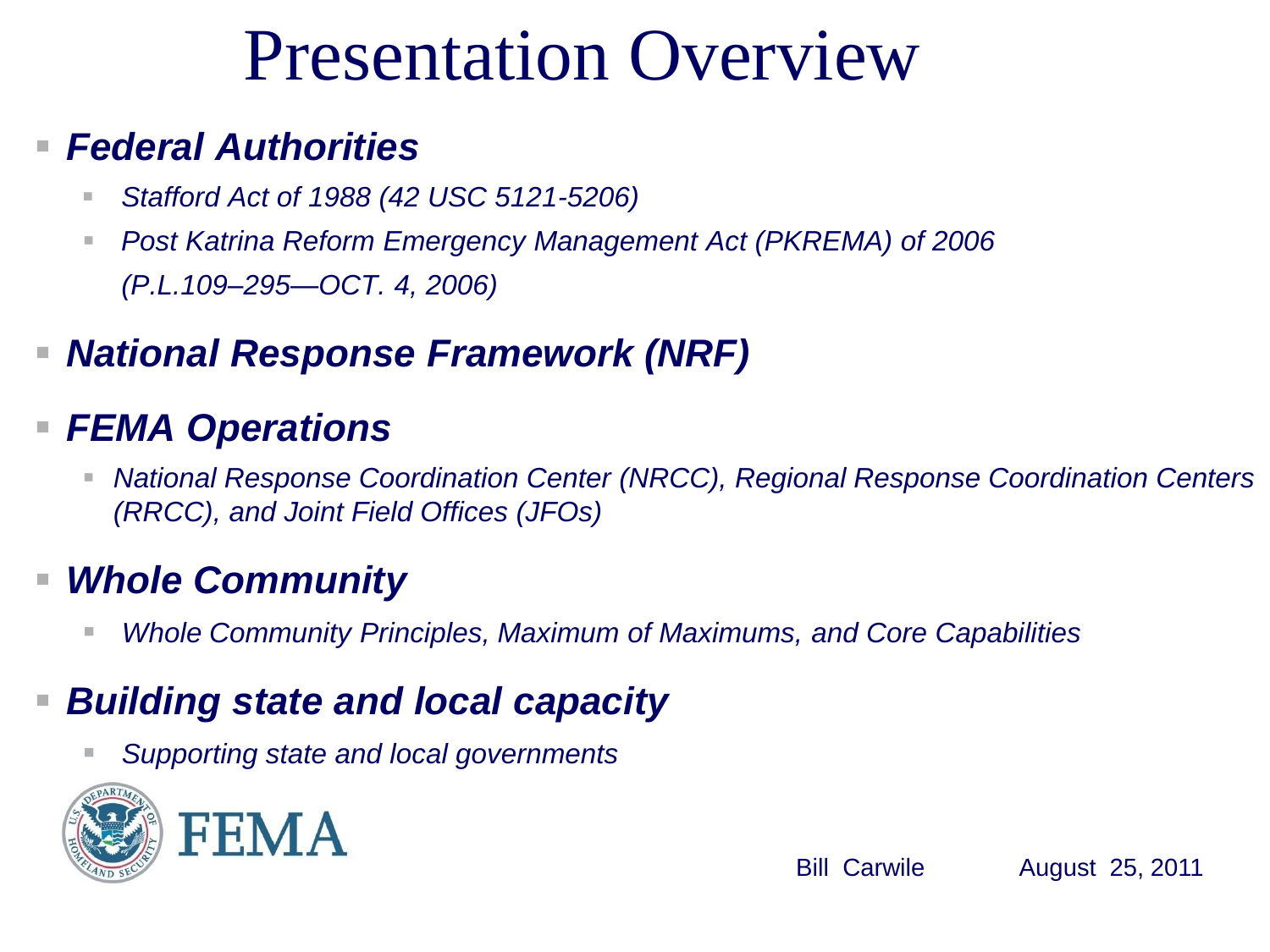# *Federal Authorities*

#### *Stafford Act of 1988*

- Amended the Disaster Relief Act (DRA) of 1974. The Stafford Act constitutes the statutory authority for most Federal disaster response activities especially as they pertain to the Federal Emergency Management Agency (FEMA) and FEMA programs.
- Provides legislative authority to assist governors, communities, and individuals.

#### *The Post Katrina Emergency Management Reform Act (PKEMRA):*

- Enhanced FEMA's responsibilities in leading and supporting the nation in a risk-based, comprehensive emergency management system of preparedness, protection, response, recovery, and mitigation.
- The FEMA Administrator will serve as the principal advisor to the President, Homeland Security Council, and the Secretary for all matters relating to emergency management in the United States.

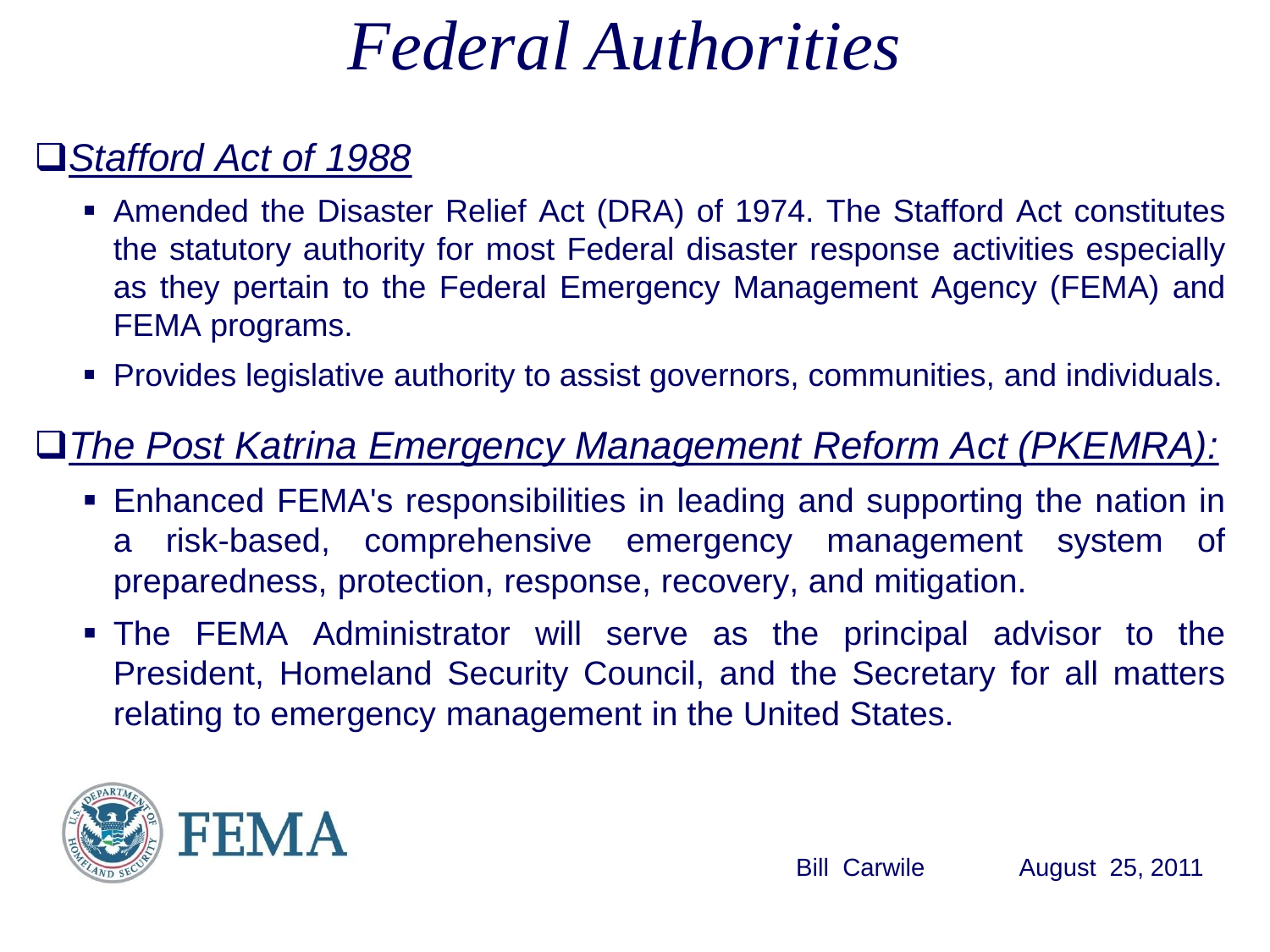# *FEMA OPERATIONS*

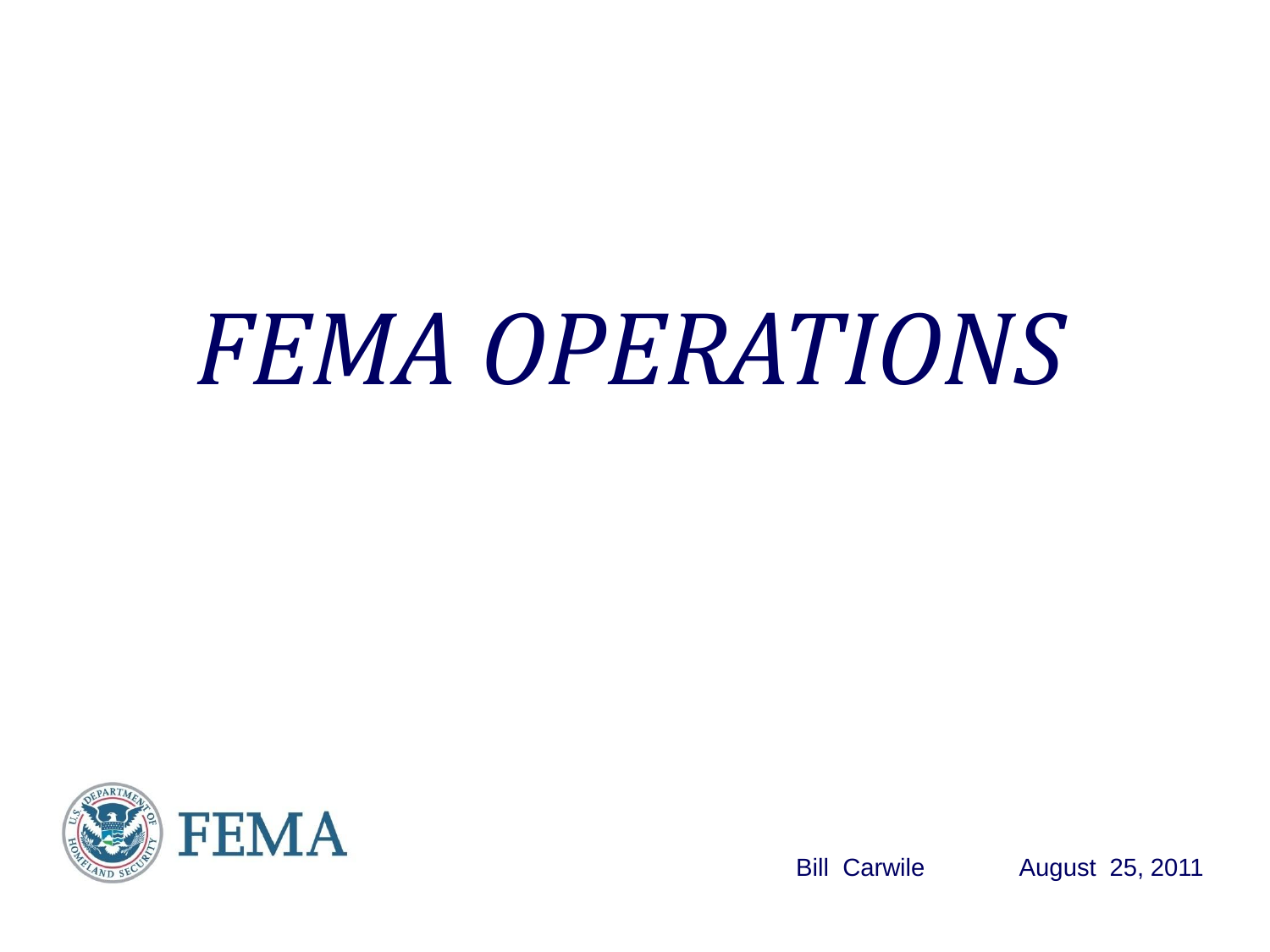## *National Response Framework (NRF)*

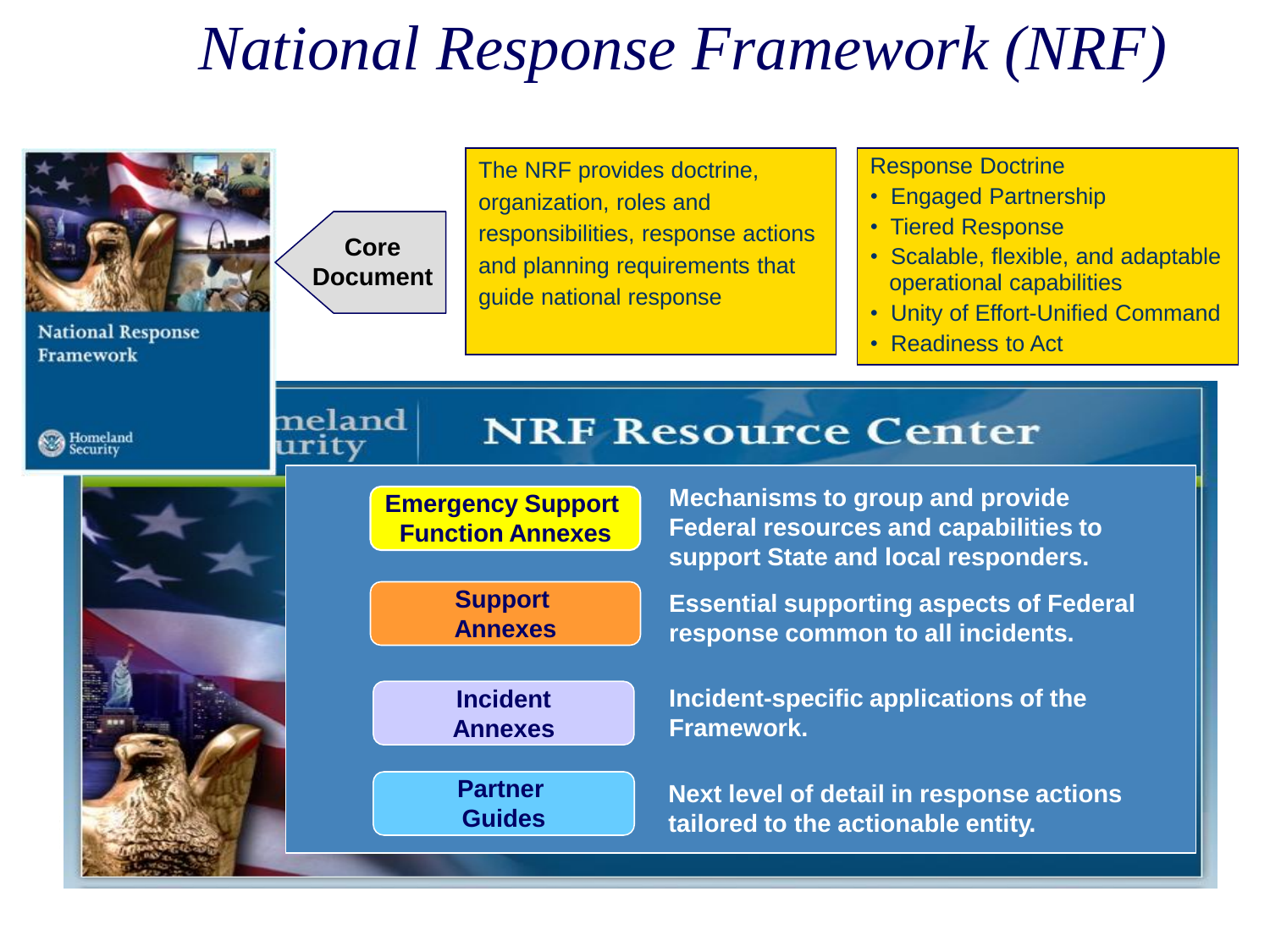# *Coordination Centers*

#### *National Response Coordination Center (NRCC)*

- Operational element of DHS National Operations Center
- NRCC is a multi-agency center that provides overall Federal support coordination for major disasters and emergencies

#### *Regional Response Coordination Centers (RRCCs)*

 Regionally-based multi-agency coordination center team; Regional lead in coordinating disaster response operations.

#### *National Watch Center (NWC)*

- Links RRCCs, regional DHS components, National and Regional Department and Agency leads for ESFs, NJTTFs, DOD Operations Centers, and other key Federal, state, and local operational centers
- Activates and deploys national level teams such as the Incident Management Assistance Team (IMAT), and Urban Search and Rescue Task Forces (US&R)

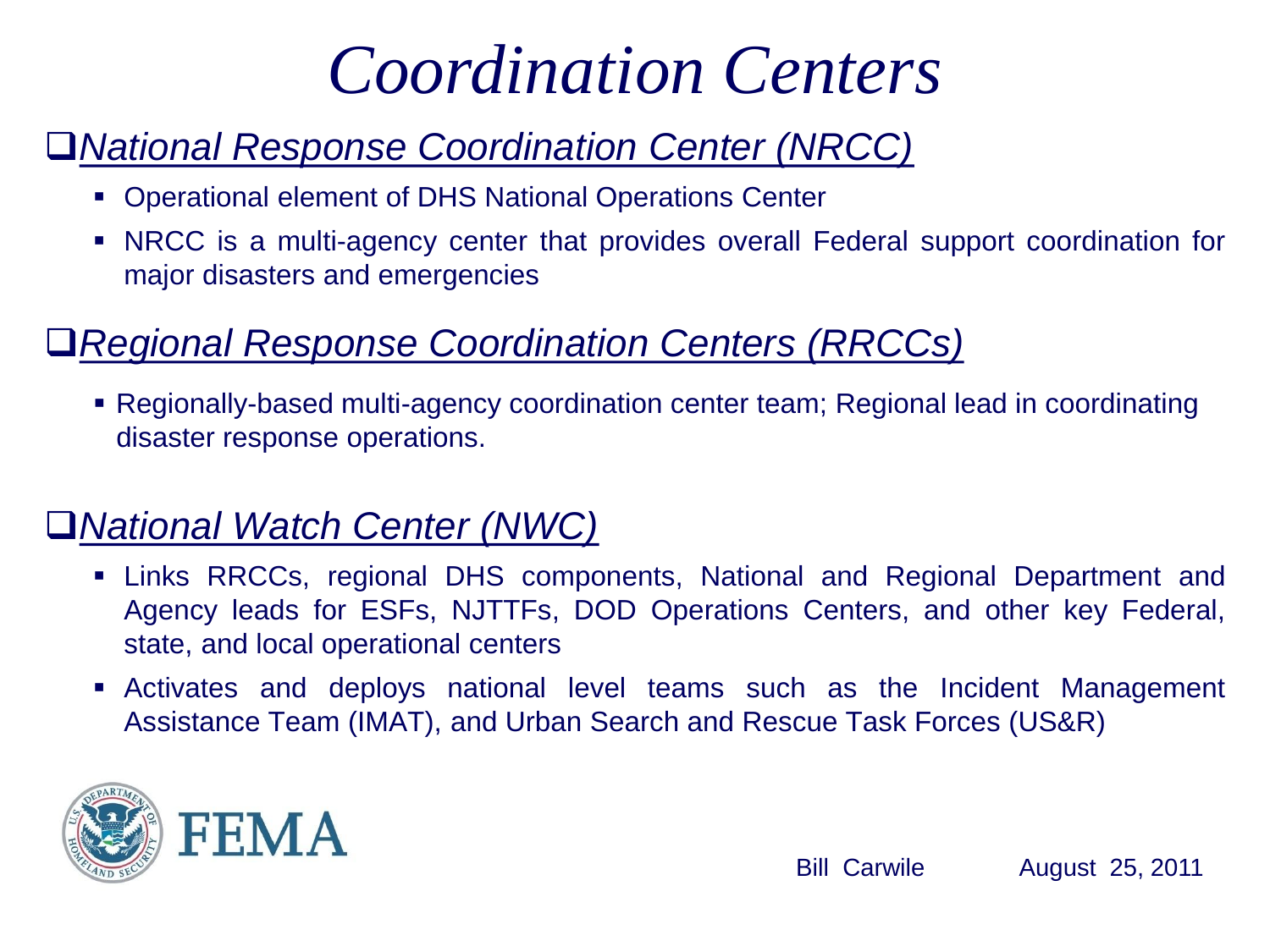# *Joint Field Office (JFO) Relationships*





*\*\*\*The JFO supports the needs of the State\*\*\**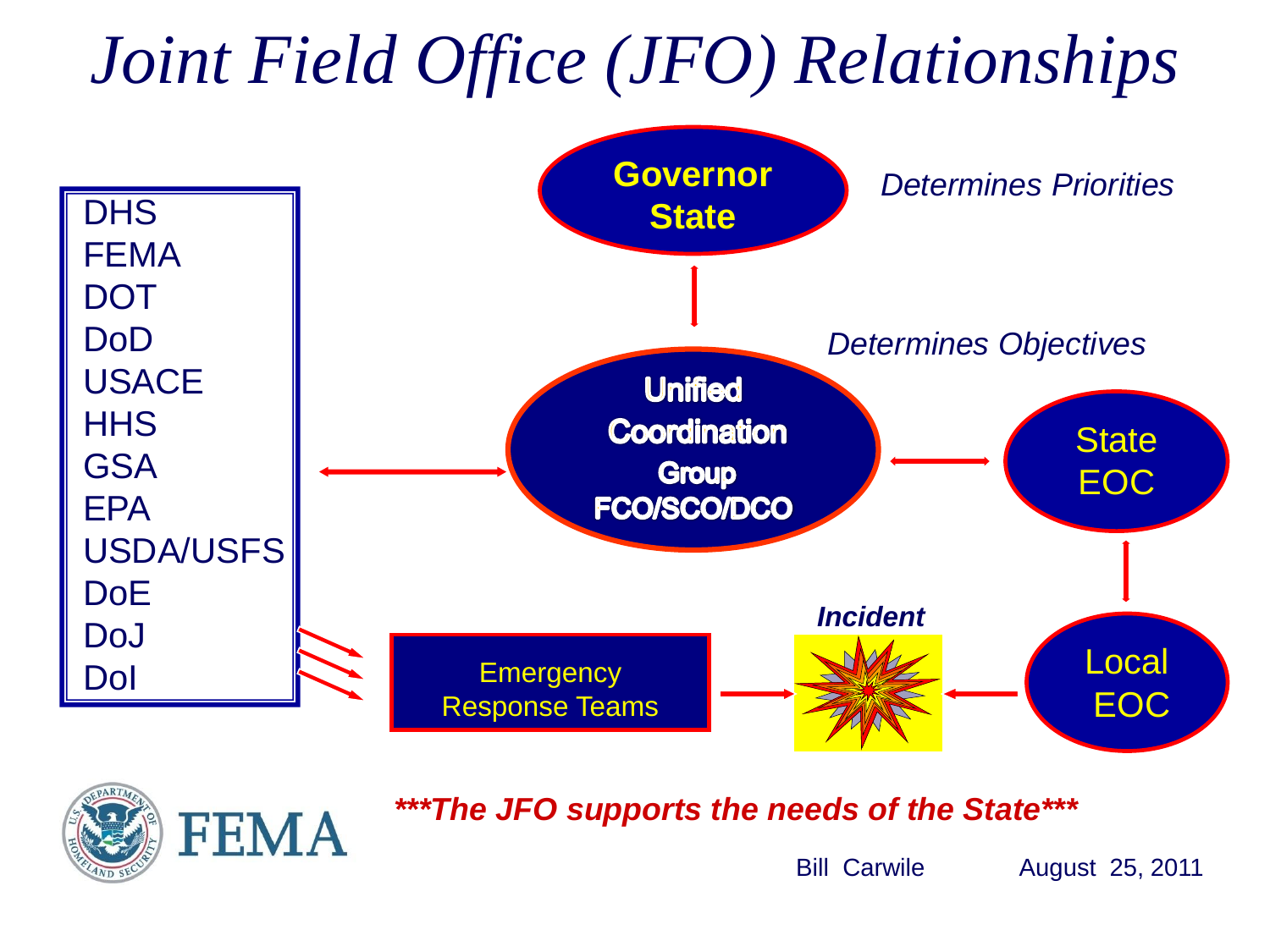# Whole Community

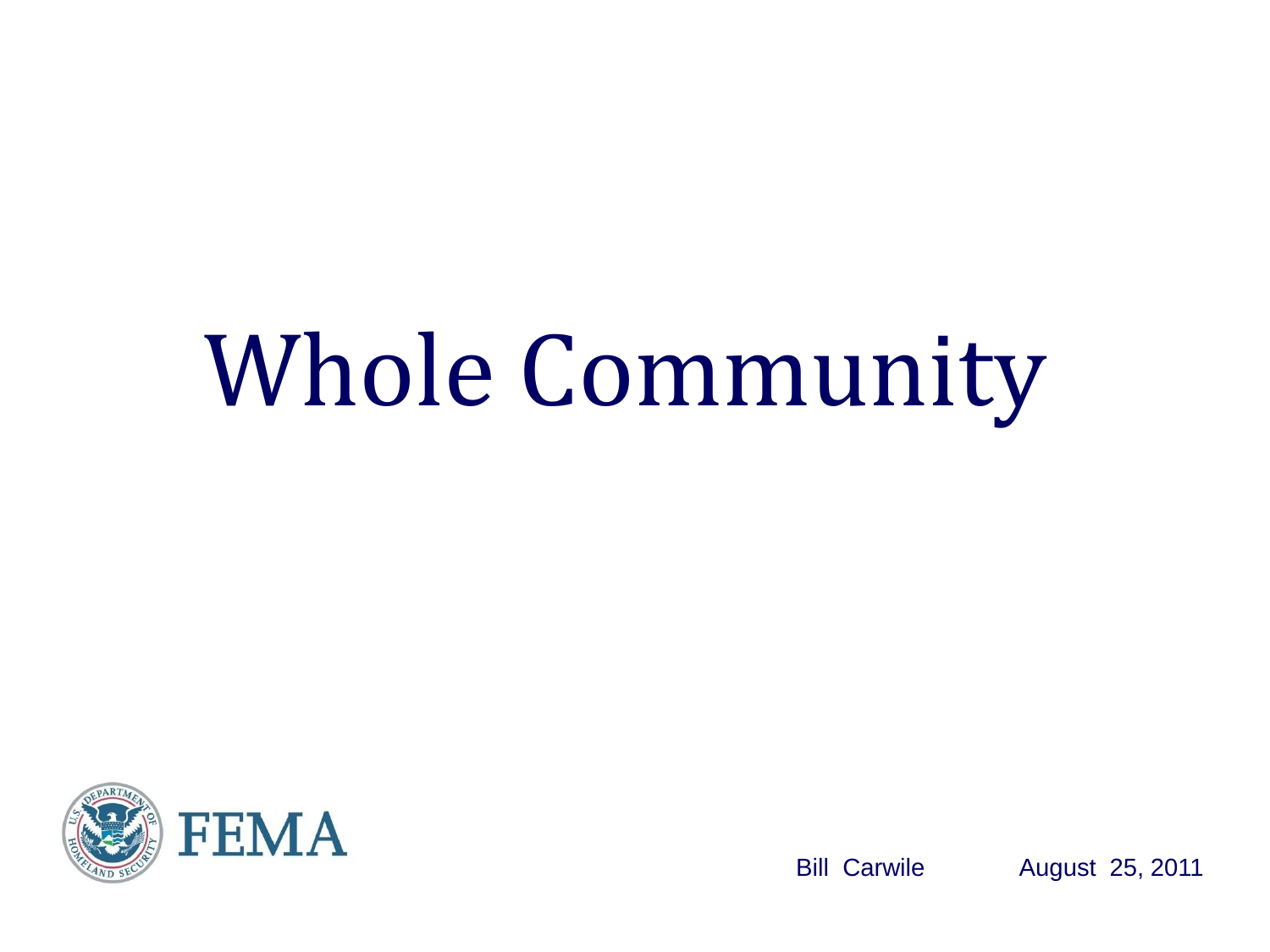*Whole Community* 

Calls for a holistic, rather than government-centric approach to emergency management.

FEMA is but one part of the Nation's emergency management team– the Whole Community makes up the whole team.

We can't plan for easy, we must plan for the real– for the actual communities we live in.

- 57 million Americans with disabilities or approximately 20% of the US population.
- Twenty-seven percent of the US population is under the age of 19.
- Thirteen percent of the US population is over the age of 65.

Whole Community is a more inclusive approach to emergency management that embraces all facets of society

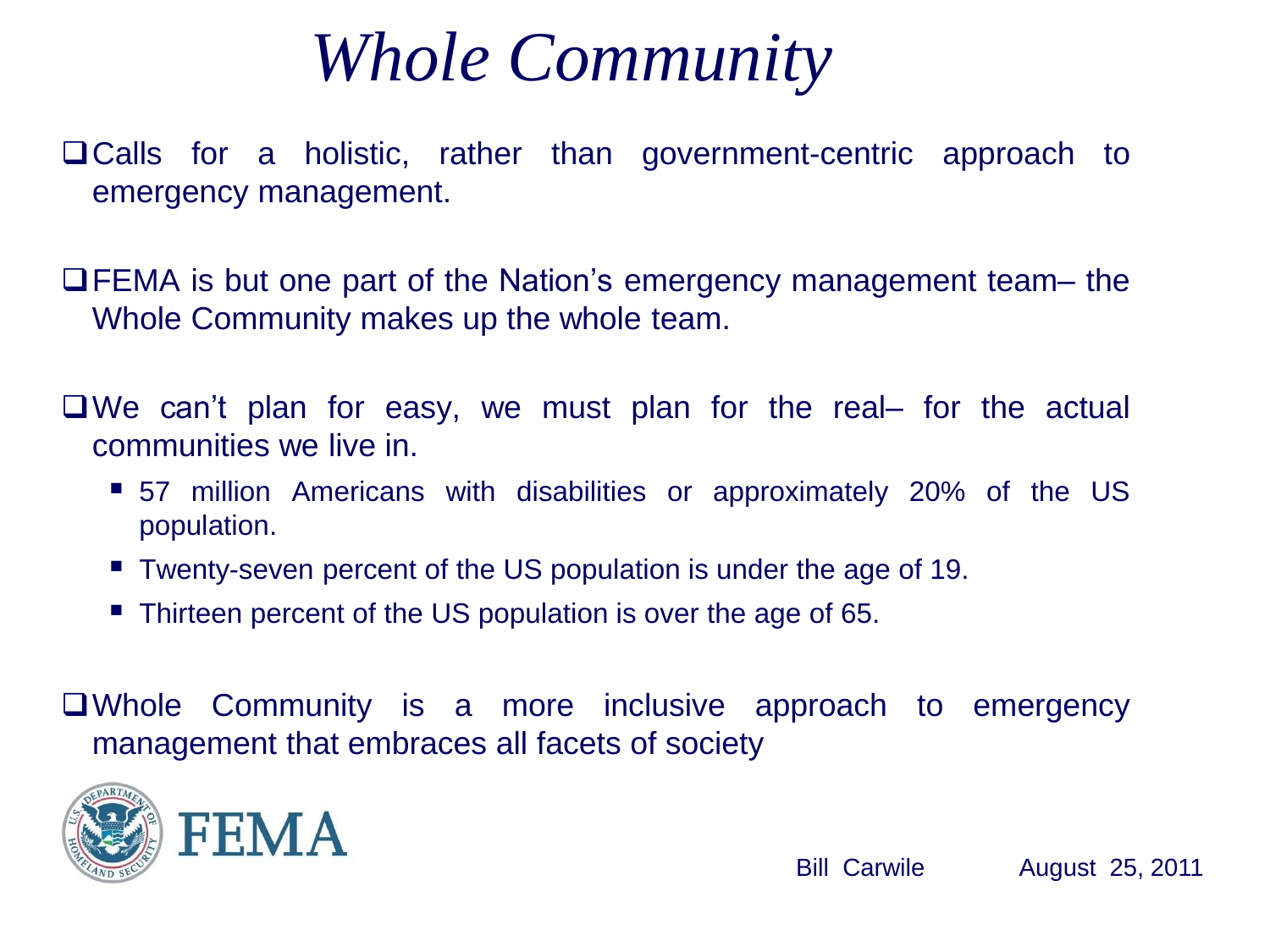## The *Meta-Scenario*

- In order to anticipate catastrophic requirements and to avoid narrow focus on a limited number of specific scenarios, the Whole Community methodology is built upon a foundation of a meta-scenario consisting of the maximum of maximum challenges across a range of scenarios:
- **No-notice event**
- Impact area
	- $\bullet$  ~7 million population
	- 25,000 square miles
	- Several states and FEMA regions
- 190,000 fatalities in initial hours
- 265,000 citizens require emergency medical attention
- Severe damage to critical infrastructure and key resources
- Severe damage to essential transportation infrastructure
- **Ingress/egress options limited**

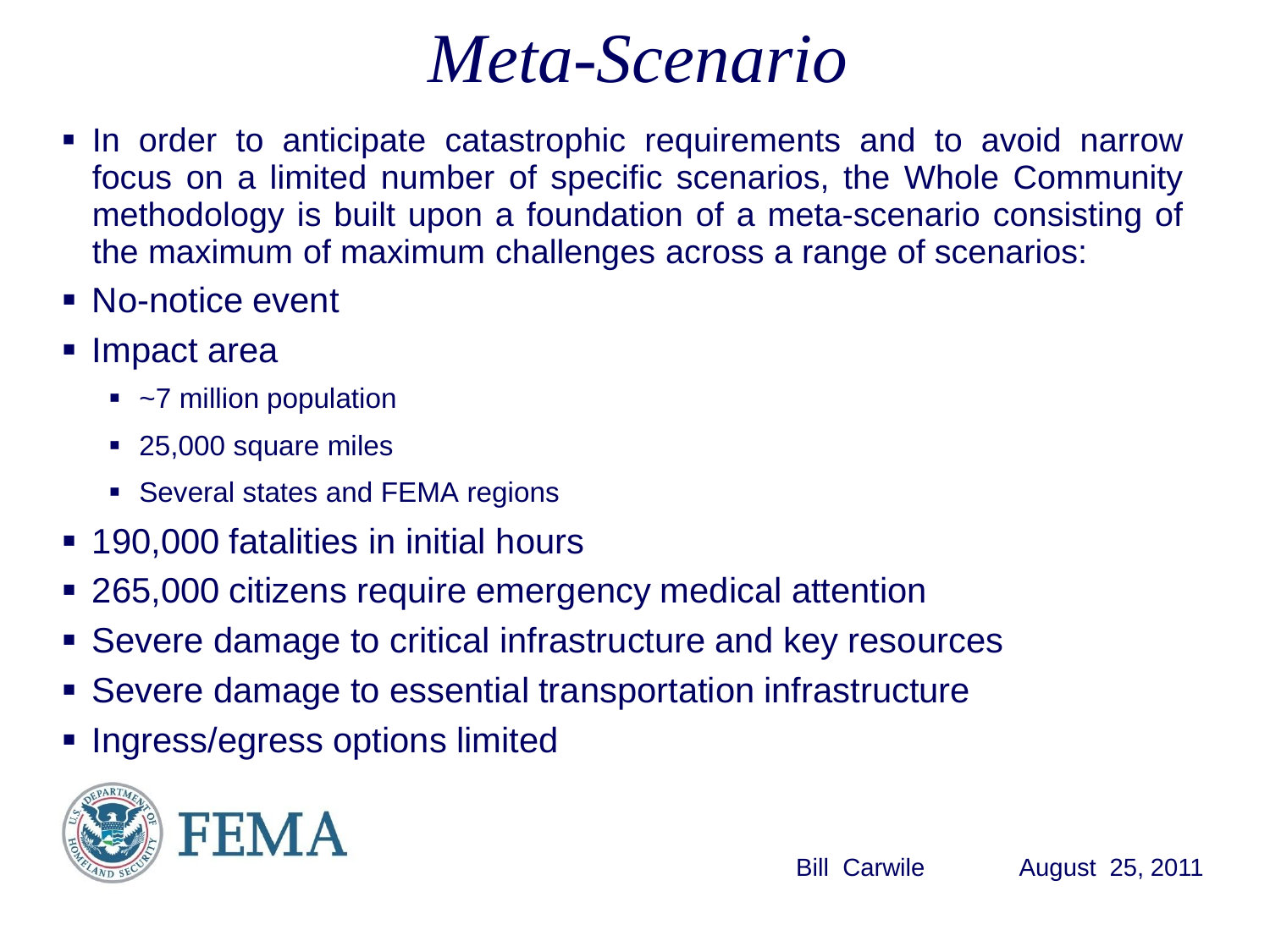# *Core Capabilities*

Represent the highest priority essential functions necessary for both saving and sustaining lives, and stabilizing the site and the situation within 72 hours.

#### **Enables Response**

- **Situational Assessment**
- Public Messaging
- Command, Control, & Coordination
- **Critical Communications**
- **Environmental Health & Safety**
- **Critical Transportation**



#### **Survivor Needs**

- On-Scene Security and Protection
- **Mass Search and Rescue Operations**
- **Health and Medical Treatment**
- **Mass Care Services**
- Public & Private Services & Resources
- Stabilize and Repair Essential **Infrastructure**
- **Fatality Management Services**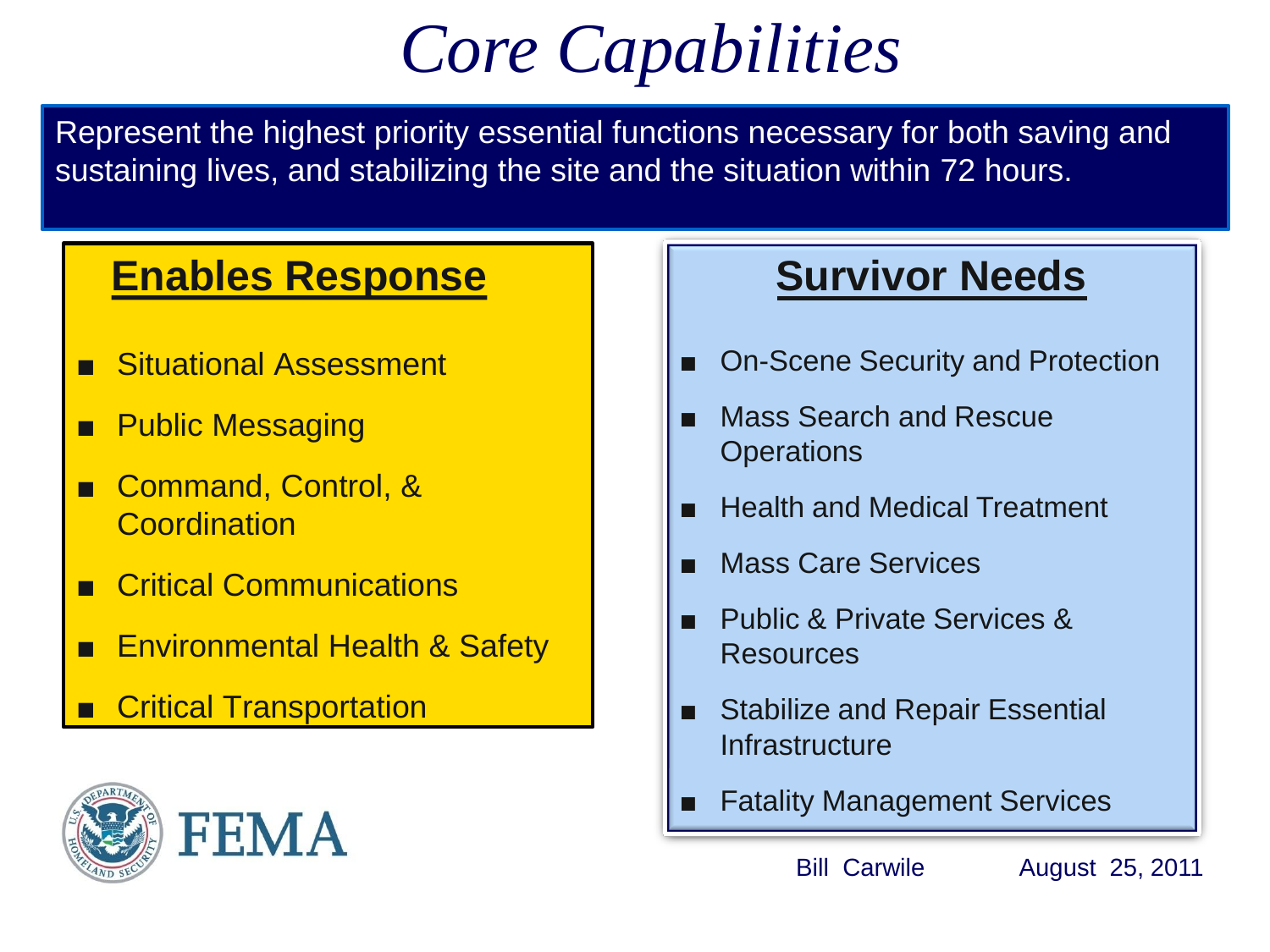## *Building Capacity at State and Local Levels*

- FEMA's Grant Program Directorate (GPD) is responsible for 18 preparedness grant programs and has awarded over \$32B in grant money to all 50 states and 6 territories—including the District of Columbia—to bolster state and local jurisdictions preparedness, and response capabilities. Below are a few examples of how grant dollars have been expended over the years at the state and local levels:
	- **Building and sustaining community resilience;**
	- Strengthening state and local security initiatives;
	- **Improving critical communication networks and systems;**
	- Training and preparing urban search and rescue teams, including K-9 units and;
	- **IMPROVING TRANSITY IN A DIMENSITY IN THE IMPROVING THE IMAGE IS A UP THANGING THE IMAGE IS A UP THANGING THE I**